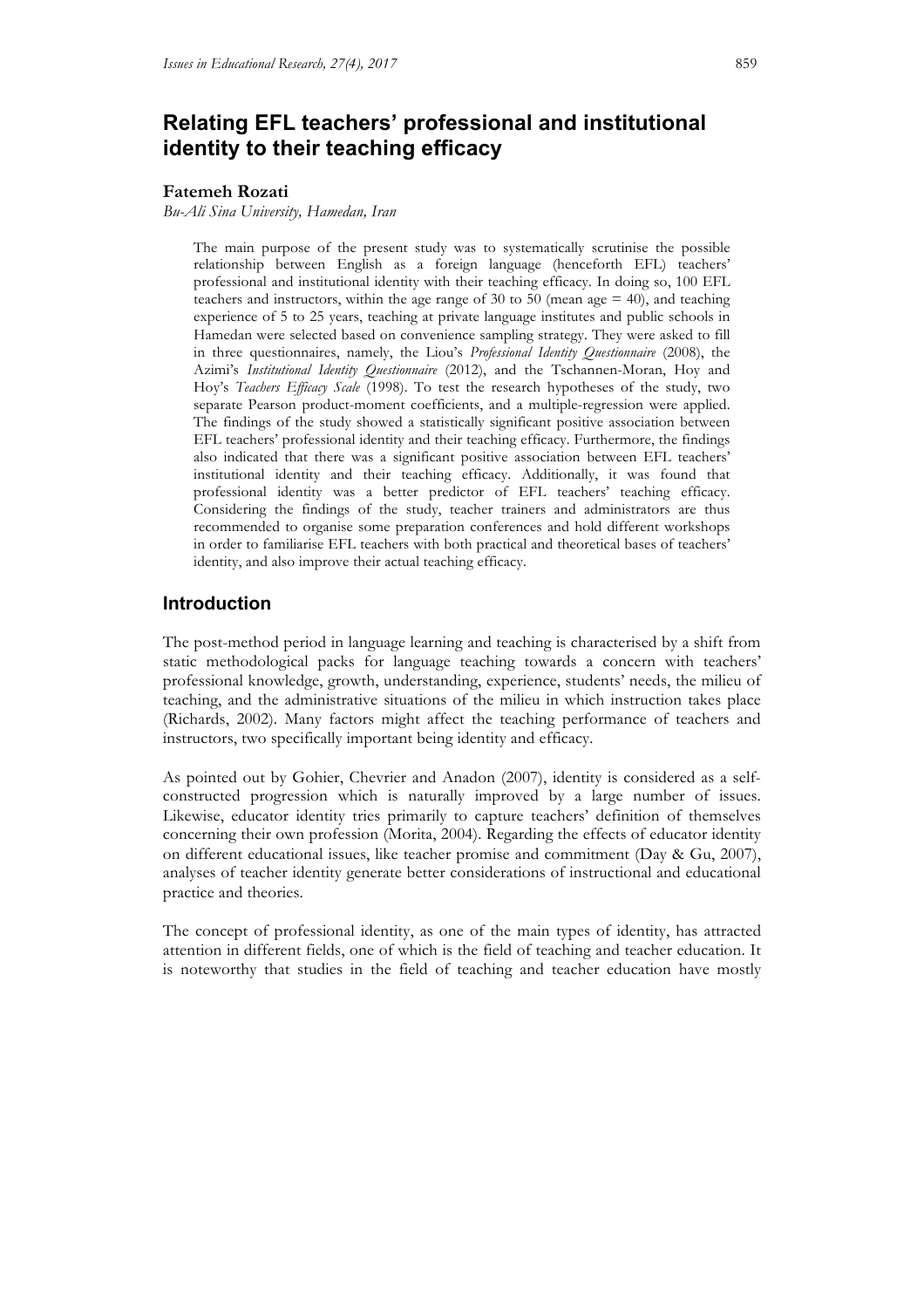concentrated on what have impact on instructor professional identity and its development and construction (e.g., Coldron & Smith, 1999; Schepens, Aelterman & Vlerick, 2009). As pointed out by Beijaard, Meijer and Verloop (2004), teachers' professional identity relates to how instructors see themselves as instructors, mainly based on their understandings of their ongoing interaction with their own educational milieu.

Another type of identity is institutional identity, which is regarded as the pertinent juncture of the notions of *social identity theory* and instructor identity (Hogg, 2006). It is worth mentioning that *social identity theory*, for example, points out that people who belong in a particular group tend to have preferences toward in-group practices and mottoes (Jaspal, 2010). Similarly, instructors' institutional identity can be defined as instructors' state of identification with the schools, universities or institutions in which they teach (Hogg, 2006). Moreover, it can be concluded that institutional identity is in fact the recognition of main *social identity theory* concepts in instructor identity. Concerning *social cognitive theory,* Brown (2000) argued that there are interactive associations of impacts among personal, behavioural, and environmental features, which can also affect instructors' institutional identity. Teachers' efficacy is recognized as one of variables that can potentially influence instructors' performances and consequently milieu and, therefore, institutional identity and in turn be affected by it (Ghafar Samar, Kiany, Akbari & Azimi, 2011).

A typical definition of instructor efficacy states, "the extent to which the teacher believes he or she has the capacity to affect student performance" (Berman, McLaughlin, Bass, Pauly & Zellman, 1977, p. 137). Teacher efficacy is defined as "the teacher's belief in his or her capabilities to organize and execute courses of action required to successfully accomplishing a specific teaching task in a particular context" (Tschannen-Moran, Hoy & Hoy, 1998, p. 22). Several research studies showed that students' motivation, the learners' own levels of efficacy and their academic achievement are positively associated with the teachers' and instructors' sense of efficacy (Guskey, 1988; Moradkhani, 2009; Tschannen-Moran & Woolfolk Hoy, 2001). According to Tschannen-Moran, Hoy and Hoy (1998), teaching efficacy includes three components: efficacy for student engagement, efficacy for instructional strategies, and efficacy for classroom management.

Due to the fact that teachers' identity and efficacy are context-specific in nature (Bandura, 1995; Brown, 2006), and pertaining to the dearth of investigation in these important areas in the context of Iran, the researcher was adequately motivated to conduct the present study in order to fill the research gap felt.

## **Review of the related literature**

### **Identity**

The concept of identity is typically regarded as a multifaceted and complex construct (Block, 2007), which has been thoroughly investigated in different disciplinary fields throughout history. Furthermore, according to Bergner and Holmes (2000), identity in broad terms is consisted of the displayed and experienced mental ideas, constructs, or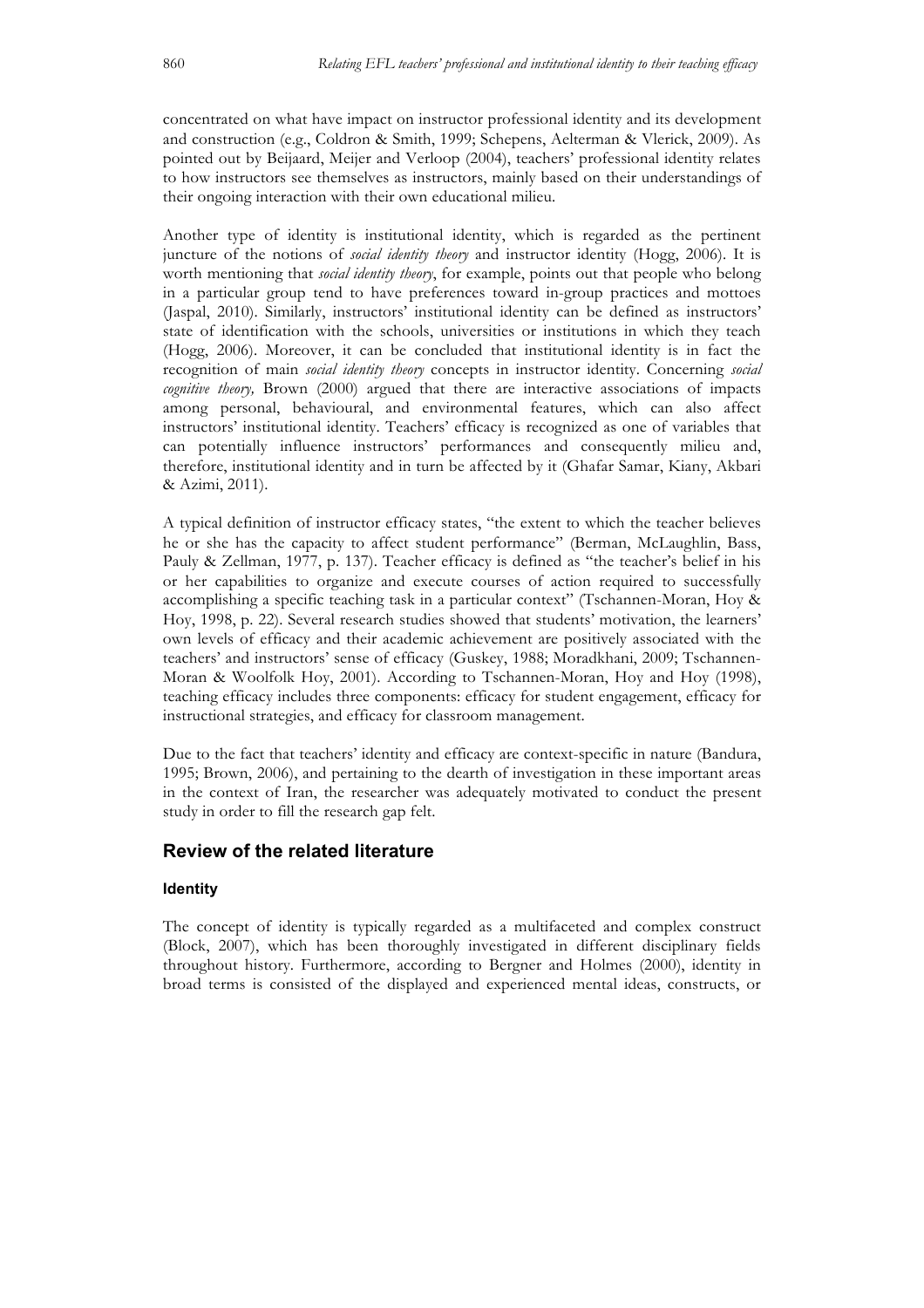notions that are being shaped during one individual's lifespan through social relations and interactions with other individuals, along with trialing oneself with respect to the external world through actions, difficulties and blunders.

As pointed out by Hao (2011), the concept of teacher identity has aroused interest amongst investigators since the 1990s and has appeared as a distinct research area in the last two decades. Akkerman and Meijer (2011) defined teacher identity as a constant process of exchanging and interdepending various "I positions in such a way that a more or less coherent and consistent sense of self is maintained throughout various participations and self-investments in one's (working) life" (p. 315). Furthermore, according to Beijaard, Meijer and Verloop (2004), the formation of teacher identity is (a) constant, (b) comprises both individual and setting, (c) involves sub-identities which is essential to be harmonious, and finally (d) necessitates a level of agency by instructors. Teacher identity, likewise, attempts to capture instructors' definition of themselves with regard to their careers (Morita, 2004).

#### *Professional identity*

According to Beijaard, Meijer and Verloop (2004), the concept of professional identity has been recognised in the recent years as a distinct inquiry area in educational research. Moreover, as pointed out by Beijaard, Meijer and Verloop (2004), professional identity has been defined in several ways in teacher training and education. For instance, Kerby (1991) defined the concept of professional identity as a continuous process of interpreting and reinterpreting of involvements and practices. Beijaard, Meijer and Verloop (2004) proposed that professional identity typically refers to how instructors perceive themselves as instructors, based on their interpretations of their ongoing interaction and relations with their milieu. Likewise, Kelchtermans (2009) stated that teachers develop an interpretive framework throughout their profession and that this created framework is constantly formed and re-formed through interaction and contact between individual instructors and the cultural, social and organisational settings of their own working milieu.

Concerning the fundamental notions of professional identity in the realm of teaching, Henkel (2005) suggested three aspects. The first aspect is the concept of identity with regard to a person who has a distinctive history. The second aspect is related to the concept of identity concerning an individual who is primarily positioned in a selected ethical and conceptual context. The third aspect is attributed to the concept of identity with reference to someone who is basically recognised within a distinct organisation or community by the experiences which he or she has attained.

Likewise, with regard to instructors' careers, Day, Kington, Stobart and Sammons (2006) believed that instructors balance three pertinent dimensions. The first dimension is *personal* dimension which is basically associated with their personal life outside university or school. The second dimension is believed to be *professional* dimension which refers primarily to policy and social outlooks of what creates a good instructor, as well as an instructor's own teaching ideals. The third dimension is *situational* dimension which is concerned primarily with the instructor's actual working milieu (Day, Kington, Stobart & Sammons, 2006).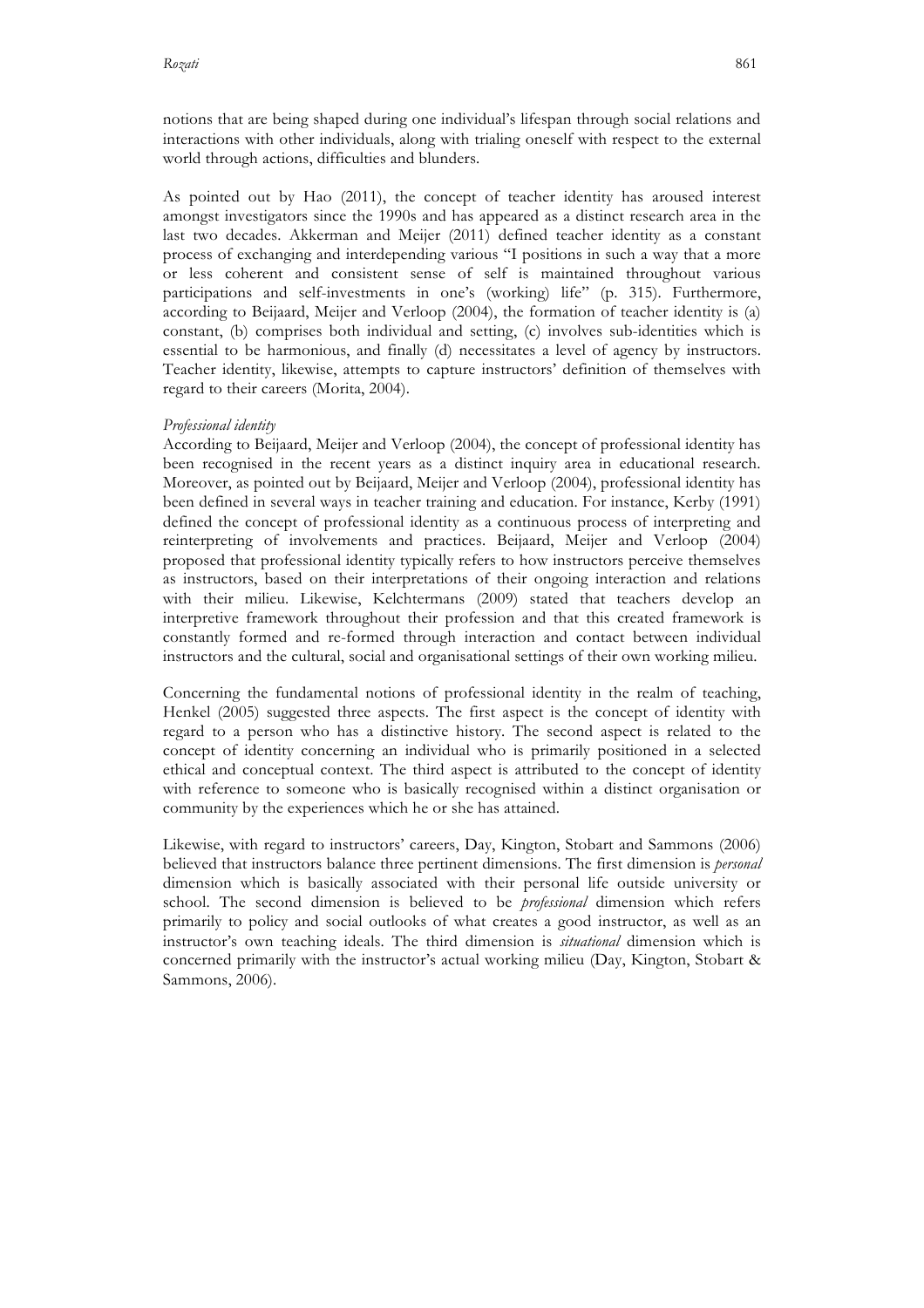In summary, as pointed out by Kogan (2000), it can be concluded that the notion of professional identity, particularly in the field of instruction and teaching, is a matter of both social influences and person reflection. Consequently, concepts of professional identity of persons are formed taking into consideration not only their knowledge and their own theoretical and ethical frameworks, but also with regard to the possibility of responsibilities that instructors accept in the groups, organisations, and institutions in which they play a role.

#### *Institutional identity*

It is obvious that teachers and instructors, throughout their experiences and practices in teaching institutions, develop a sense of belonging to their own affiliated educational institutions. According to Brewer (1991), this sense of attachment that teachers grow during their careers, is the outcome of numerous influencing factors, some of which are informed by social identity theory, for example instructors' classification of themselves and others as in- and out-groups along with their inclination towards in-group relations (Brewer, 1991).

As pointed out by Hogg (2006), the concept of institutional identity refers to instructors' state of identification with the organisations and institutions in which they teach. According to Ghafar Samar, Kiany, Akbari and Azimi (2011), institutional identity is essentially the understanding of social identity theory concepts in instructor identity. It can be argued that the concept of institutional identity is not inclusively developed by social identity theory. There are several contextual factors which are believed to have important roles in developing the concept of institutional identity of instructors and teachers. As stated by Ghafar Samar, et al., (2011), concerning social cognitive theory, there are personal, environmental, and behavioural issues that can have significant impacts on the development of institutional identity.

According to Pajares (2002), learning and education are theoretically the interaction of people's characteristics, environmental elements, and behaviour. As discussed by Ghafar Samar, et al., (2011), instructors' identity with reference to their institution (i.e. *institutional identity*) can be added to the aforementioned argument of Pajares (2002). According to Ghafar Samar, et al., (2011), institutional identity can be addressed by questioning "who we are in an institution" (p.7). Moreover, they state that institutional identity is a flexible occurrence which arises over institutional and organisational interactions amongst affiliates to create a mutual sense of attachment to the institution or organisation, that is not the same as that with other, adjacent institutions.

#### **Efficacy**

Efficacy, one of the key intrinsic dynamics in any individual, is highly rooted in Bandura's social cognitive theory (1995; 1997). Bandura (1995) defined efficacy as "beliefs in one's capabilities to organise and execute the courses of action required to manage prospective situations" (p. 2). Consequently, efficacy does not regard the amount of knowledge that the individuals have, rather, it is concerned with the evaluation of how efficaciously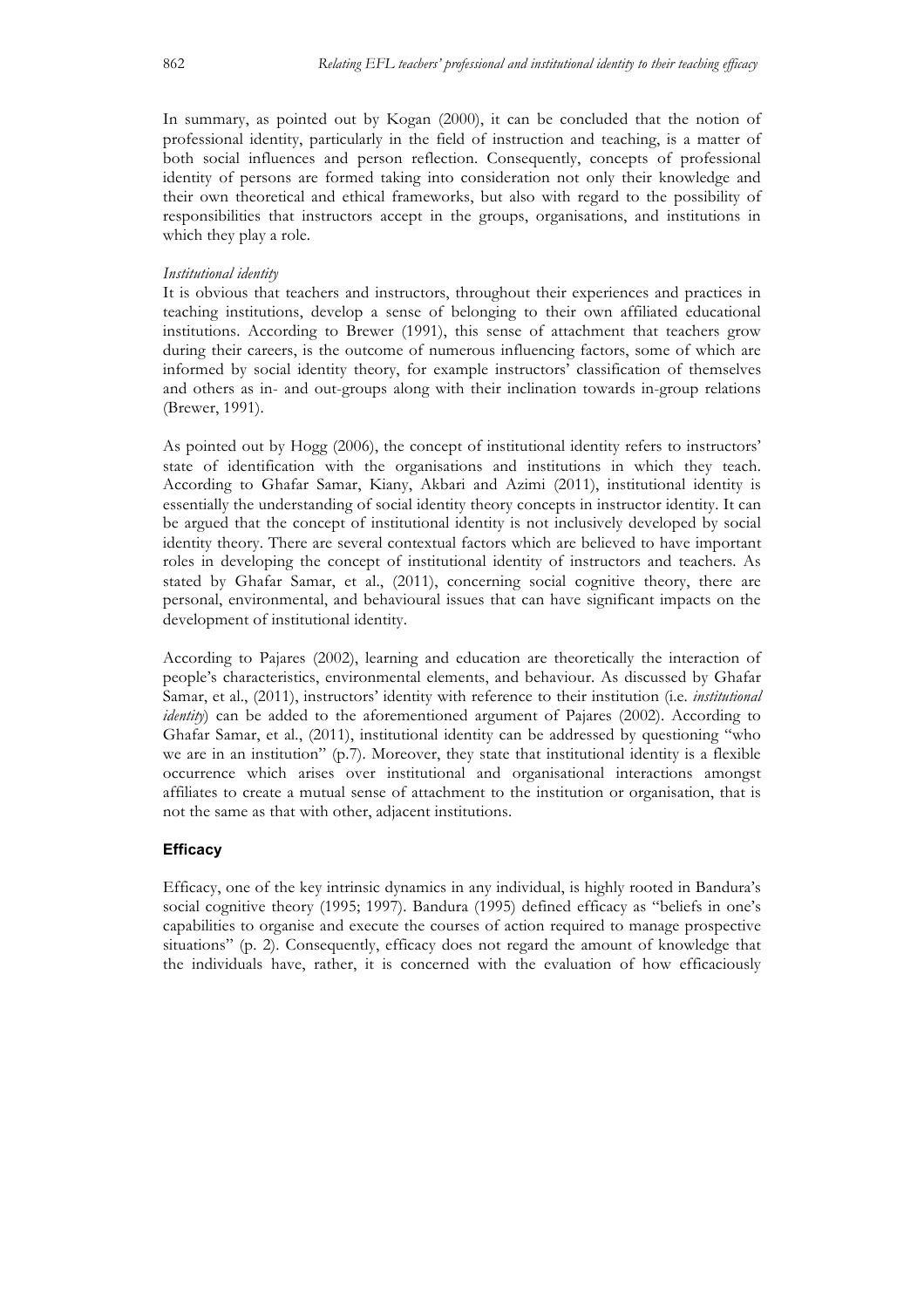individuals can complete a set of tasks in connection with their actual abilities (Bandura, 1997).

Efficacy is fundamentally people's future-oriented judgment with reference to their capability and it is not about their actual level of capability. According to Woolfolk Hoy and Spero (2005), efficacy is a significant feature since individuals regularly underestimate or overestimate their actual competences, and these constant estimations might possibly have consequences for the courses of action people take to pursue their work, and are actually applied in those pursuits. Efficacy exists in numerous fields of human functioning, involving both private and professional behaviour. One of the fields which efficacy has been significantly discussed and investigated is that of educational context.

#### *Teaching efficacy*

Teaching efficacy is regarded as a concept which was developed in the framework of Bandura's (1997) social cognitive theory. Bandura (1997) considered the concept of efficacy as beliefs about one's own competences and skills to establish and perform a certain given task. Teacher efficacy has been defined and investigated in various contexts and studies. Tschannen-Moran, Woolfolk Hoy and Hoy (1998) believed that instructor efficacy is the instructor's confidence in his or her capability to organise and perform courses of action essential for effectively accomplishing a specific instructional task in a specific context.

Additionally, Guskey (1988) stated that instructor's sense of efficacy is primarily in the vein of subject-expectancy impacts due to the fact that instructors who believe in their own control over learner academic achievement are more persistent, work much harder, and test new methods; consequently ensuring higher levels of learner academic achievement. Generally speaking, according to social cognitive theory of Bandura (1997), efficacy has two main components. The first component of efficacy is *efficacy expectation*. As pointed out by Bandura, the efficacy expectation is regarded as a conviction that an individual has the capability, knowledge, and abilities to effectively perform the actions or behaviour essential to produce the preferred results.

The second component of efficacy is *outcome expectancy* which primarily represents an individual's estimation of the possible impacts of accomplishing a task at the estimated level of performance (Bandura, 1997). To be precise, outcome expectancy is regarded as the belief that an assumed action or behaviour will undeniably result in estimated results. Thus it can be proposed that in order to be efficacious, the instructor must have both high outcome expectancy and high efficacy expectations. If the instructor has the high efficacy expectations and not the high outcome expectancy, it is not likely that the instructor will be an efficacious instructor even though the instructor is skillfully competent and qualified. Therefore, in an educational setting, instructor efficacy is regarded as the instructor's personal belief in capability to plan teaching and complete instructional goals. Furthermore, instructor efficacy is in effect the belief that the instructors have with regard to their capability to teach learners professionally and successfully.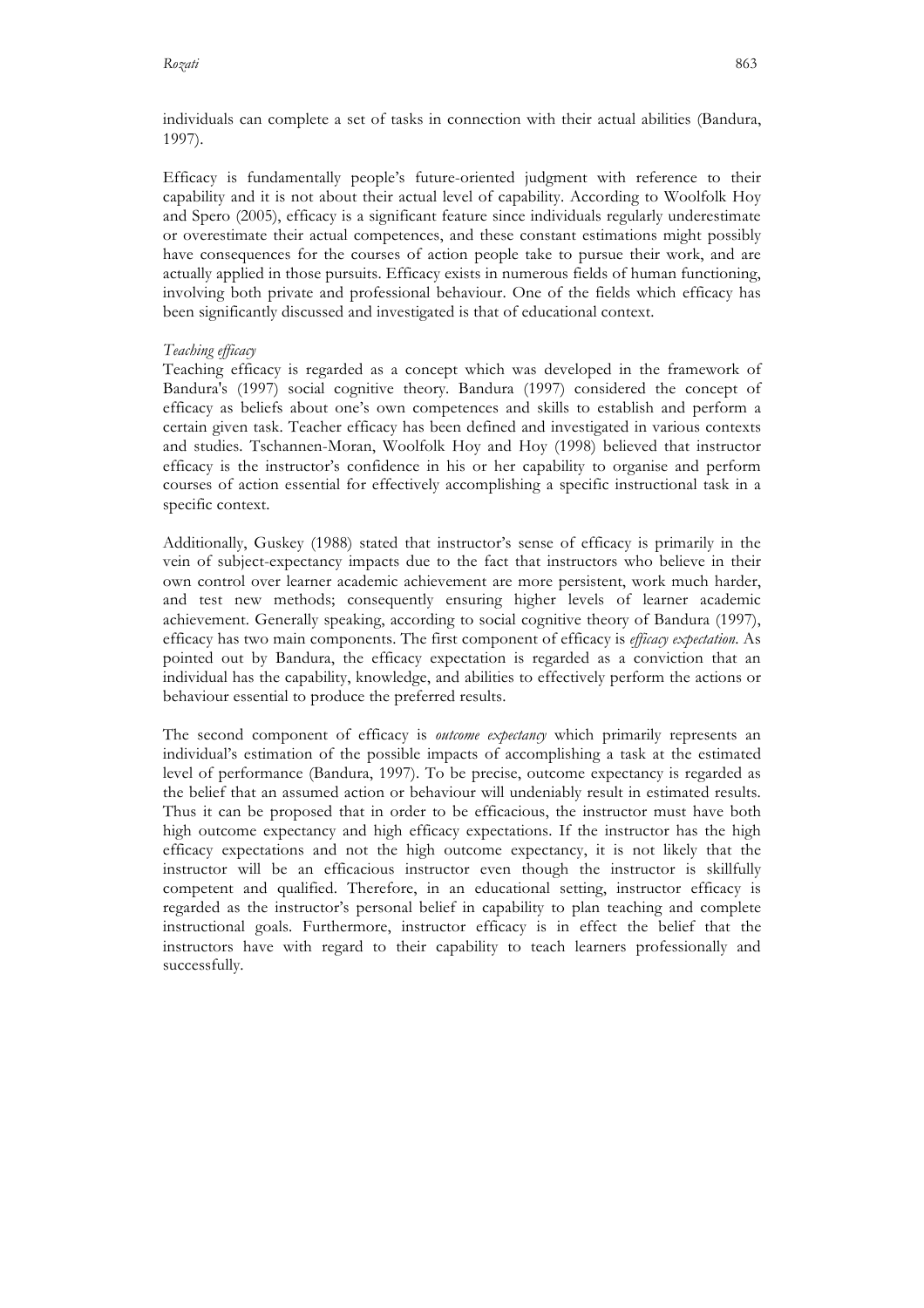Tschannen-Moran and Woolfolk-Hoy (2001) highlighted that instructors' efficacy affects numerous features among which are the effort that the instructors and instructors invest in their instruction, the aims and objectives they set, and their aspiration level. Numerous research studies have indicated that learners' motivation, their academic achievement and the learners' own levels of efficacy are positively associated with the instructors' sense of efficacy (Guskey, 1988; Moradkhani, 2009; Tschannen-Moran & Woolfolk-Hoy, 2001).

## *Sources of teaching efficacy*

According to Bandura (1997), instructor efficacy which is regarded as beliefs in one individual's competences to establish and implement the courses of action essential to produce given accomplishments, can be derived primarily from four sources of influence. Bandura (1997) proposed these four main sources of efficacy as: (a) *mastery experience*, (b) *vicarious experience*, (c) *verbal/social persuasion*, and finally (d) *physiological/arousal and emotional states*.

In mastery experience people evaluate their capabilities in accomplishment of tasks and activities that rest on their success or failure in task/activity-performances. Consequently, recurrent successful activities and tasks elevate and recurrent failure experiences decrease efficacy of individuals. The second source of instructor efficacy, as stated by Bandura (1997), is indirect experience, namely, vicarious experience, which is also termed social model or role-modeling. Social model is the observing and modeling of other individuals' doings and activities, particularly when one does not have a satisfactory personal experience.

Bandura (1997) proposed that the third source of instructor efficacy is verbal or social encouragement. According to Hora and Ferrare (2012), verbal or social encouragement is regarded as the active reinforcement or discouragement from other instructors about one's own abilities. Verbal or social persuasion by other instructors and managers that an instructor can teach efficaciously will improve the instructor's sense of efficacy. Moreover, as stated by Pajares (2002), it can be concluded that the most influential impact of social/verbal persuasion hinges around starting the task, endeavouring new approaches, and attempting hard to succeed. The fourth source of instructor efficacy is instructors' physiological states, including both physical and emotional states of instructors throughout performing their tasks. It is believed that positive emotional states can enhance instructors' efficacy and the negative emotional states along with tense conditions can diminish instructors' efficacy (Bandura, 1997).

## **Research questions**

The main objective of the present study was to examine the possible friendship between EFL teachers' professional, and institutional identity, with their teaching efficacy. With the purpose of fulfilling the objective of this study, the following questions were addressed, and empirically investigated. For each a null hypothesis was assumed: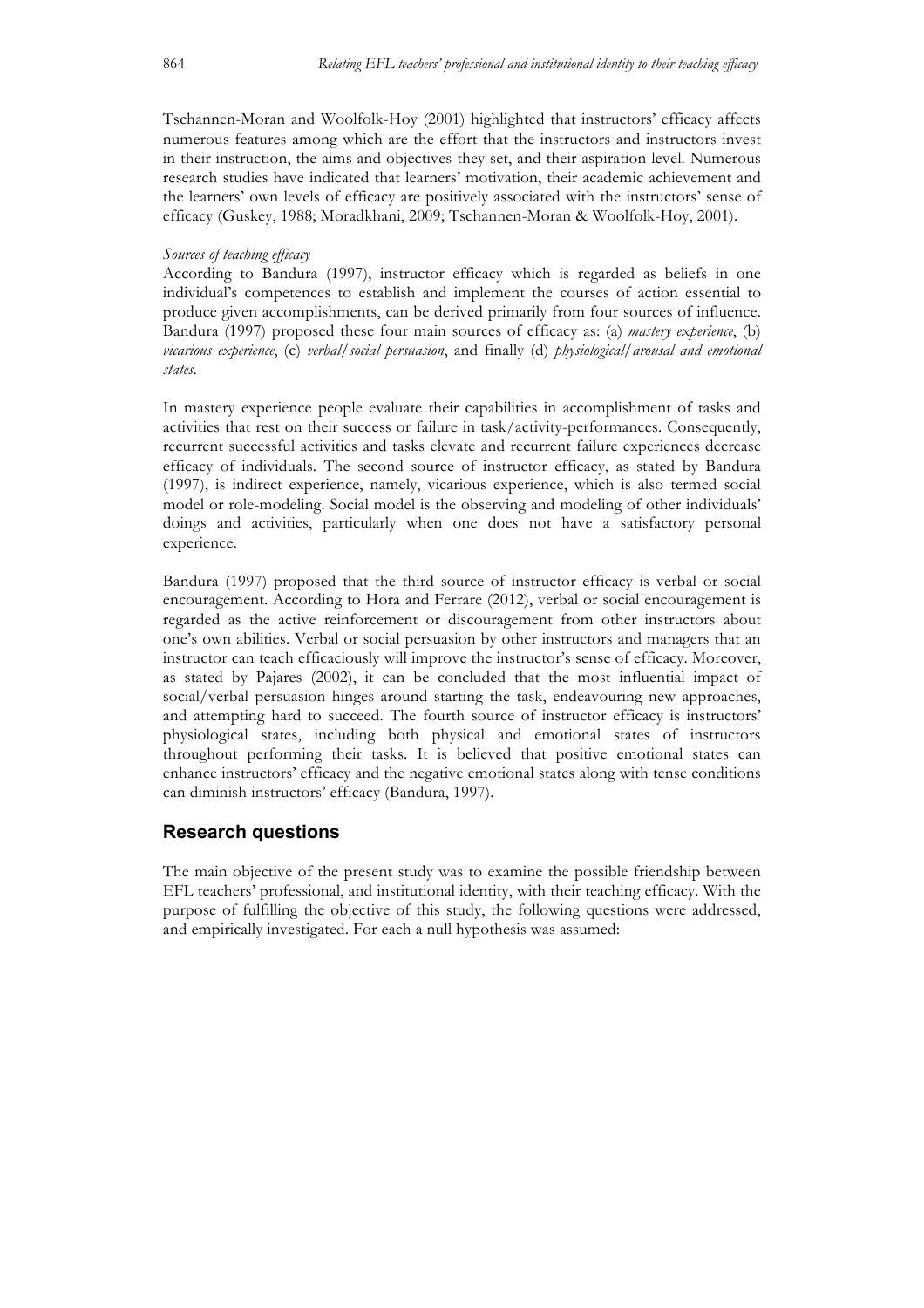- 2. Is there any significant relationship between EFL teachers' institutional identity and teaching efficacy?
- 3. Is there any significant difference between EFL teachers' institutional and professional identity in predicting their teaching efficacy?

## **Method**

## **Participants**

One hundred (33 female and 67 male) EFL teachers teaching at different private language institutes and public schools in Hamedan city, Iran took part in this study. The participants were obtained by convenience sampling, which is regarded as a non-random sampling technique where participants are selected due to their accessibility and proximity to the researcher. The participants' ages ranged from 30-50 and their teaching experience varied from 5-25 years.

## **Instruments**

## *Professional Identity Questionnaire*

In order to evaluate the participants' professional identity, the researcher administered the Persian version of the *Professional Identity Questionnaire* (Liou, 2008). This instruments has two different parts. Part A contains 8 items that focus on English teachers' professional identity, their evaluation and commitment to their career, their opinions about the social status of their profession, and their perceptions of their learners' attitudes towards their teaching. Part B contains 18 items about respondents' perspective towards general language proficiency of users in different milieus. In this study, only Part A was utilised as it deals with the EFL teachers' professional identity. Part A encompasses eight 5-point Likert scaled items, ranging from 1 (strongly disagree) to 5 (strongly agree). Its administration took about 10 minutes. As pointed out by Liou (200813), the reliability of this questionnaire was estimated to be 0.88, which indicates that this questionnaire has adequate internal consistency. Using Cronbach's alpha, the reliability of this questionnaire in the present study was found to be 0.85.

### *Institutional Identity Questionnaire*

In order to assess the EFL teachers' institutional identity, the researcher administered the Persian version of the *Institutional Identity Questionnaire* (Azimi, 2012). This questionnaire includes 34 five-point Likert scale items ranging from 1 (strongly disagree) to 5 (strongly agree). According to Azimi (2012), this instrument was developed and designed based mainly on concepts derived from social identity literature and experts interviews. As pointed out by Azimi (2012), the items of this instrument were reviewed by experts in fields of education and identity issues in order to check the primary validity of the items. Furthermore, according to Azimi (2012), this questionnaire had a high reliability and validity rate and its appropriateness was confirmed for being applied in Iranian context. Its administration took approximately 20 minutes. Using Cronbach's alpha, the reliability of this questionnaire in the present study was estimated to be 0.81.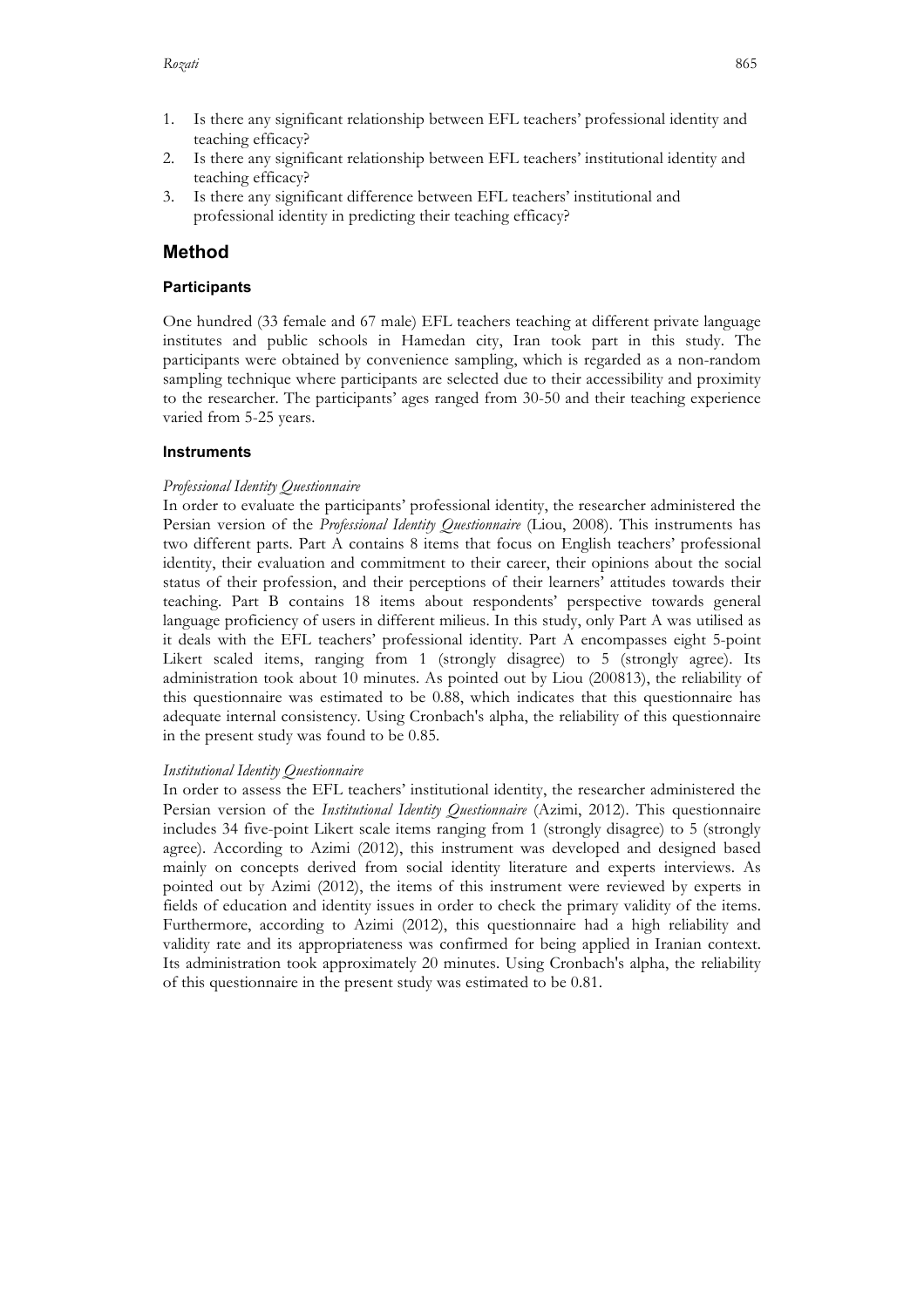#### *Teachers' Efficacy Scale*

In order to assess the participants' teaching efficacy, the researcher administered the Persian version of *Teachers' Efficacy Scale* (Tschannen-Moran, Hoy & Hoy, 1998). This questionnaire contains two main versions, namely, *long form* that comprises of 24 questions, and *short form*, which contains 12 items. In this study the long form was administered. The items of this questionnaire are in a 9-point Likert scale format, ranging from 1 (nothing) to 9 (a great deal). Its administration took approximately 20 minutes. The long form encompasses three main subscales: (a) efficacy in student engagement (ESE: items 1, 2, 4, 6, 9, 12, 14, 22) with Cronbach's alpha coefficient reported to be 0.87, (b) efficacy in instructional strategies (EIS: items 7, 10, 11, 17, 18, 20, 23, 24) with Cronbach's alpha coefficient reported to be 0.91, and (c) efficacy in classroom management (ECM: 3, 5, 8, 13, 15, 16, 19, 21) with Cronbach's alpha coefficient reported to be 0.90. Moreover, the total reliability of the scale was estimated to be 0.94.

#### **Procedure**

This investigation was conducted at different private language institutes and public schools in Hamedan city, Iran. First of all the researcher asked the EFL teachers whether they agreed to take part in the present study. Being assured of their willingness to take part in this study, the researcher gave brief details on the aim of the study and instructions on how to complete the questionnaires.

Additionally, EFL teachers were assured that their responses and information would be kept confidential. It is noteworthy that the scope of this research study took only those EFL teachers who were at least 30 years of age and at least five years of teaching experience. All the questionnaires were administered at a single session to avoid a sequence effect. The questionnaires were administered in Persian during February 2017, requiring approximately 50 minutes.

#### **Data analyses**

In this study, data analyses were carried out using both descriptive and inferential statistics. First of all, mean and standard deviation of the EFL teachers were obtained for their institutional identity, professional identity, and teaching efficacy. To answer the first research question *(RQ1: Is there any statistically significant association between EFL teachers' professional identity and teaching efficacy?)* a Pearson product moment correlation was run. Concerning the second research question *(RQ2: Is there any statistically significant association between EFL teachers' institutional identity and teaching efficacy?)*, another Pearson product moment correlation was run. Finally, concerning the last research question (*RQ3: Is there any statistically significant difference between EFL teachers' professional and institutional identity in predicting their teaching efficacy?*) a multiple regression was run.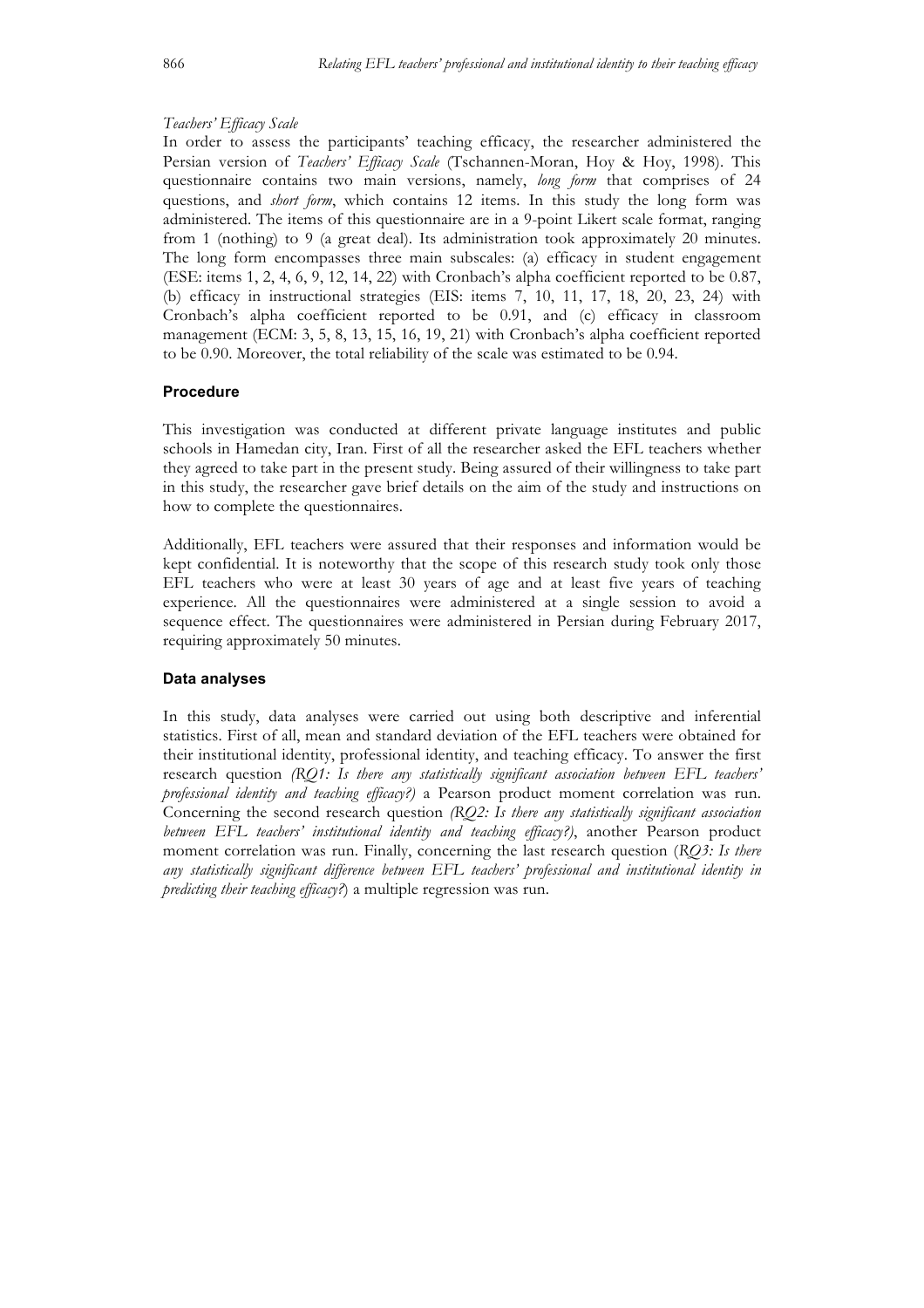## **Results**

Table 1 shows the descriptive statistics for EFL teachers' teaching efficacy and professional identity, and Table 2 displays the results of Pearson correlation between EFL teachers' teaching efficacy and professional identity.

Table 1: Descriptive statistics for EFL teachers' teaching efficacy and professional identity

|                       | Mean  | Std. deviation |     |
|-----------------------|-------|----------------|-----|
| Teaching efficacy     | 81.49 | 15.15          | 100 |
| Professional identity | 29.51 |                | 100 |

Table 2: Relationship between EFL teachers' teaching efficacy and professional identity

|                   |                     | Professional identity |
|-------------------|---------------------|-----------------------|
|                   | Pearson correlation | $.350**$              |
| Teaching efficacy | Sig. (2-tailed)     | .000                  |
|                   |                     | 100                   |

Based on Table 2, there is a statistically significant positive association ( $r = 0.350$ , N = 100, p<0.05) between EFL teachers' teaching efficacy and professional identity. Consequently, the first null hypothesis of the study was rejected.

Regarding the second research question, Table 3 shows the descriptive statistics for EFL teachers' teaching efficacy and institutional identity, and Table 4 displays the results of Pearson correlation between EFL teachers' teaching efficacy and institutional identity.

Table 3: Descriptive statistics for EFL teachers' teaching efficacy and institutional identity

|                        | Mean   | Std. deviation |     |
|------------------------|--------|----------------|-----|
| Teaching efficacy      | 81.49  | 15.15          | 100 |
| Institutional identity | 141.06 | 16.94          | 100 |

Table 4: The relationship between EFL teachers' teaching efficacy and institutional identity

|                   |                     | Institutional identity |
|-------------------|---------------------|------------------------|
|                   | Pearson correlation | .245*                  |
| Teaching efficacy | Sig. (2-tailed)     | .014                   |
|                   |                     | 100                    |

As can be seen in Table 4, there is a significant positive association ( $r = 0.245$ ,  $N = 100$ , p<0.05) between EFL teachers' teaching efficacy and institutional identity. Accordingly, the second null hypothesis of the study was rejected.

With regard to the third research question, a multiple regression was run in order to identify whether there existed a significant different between EFL teachers' professional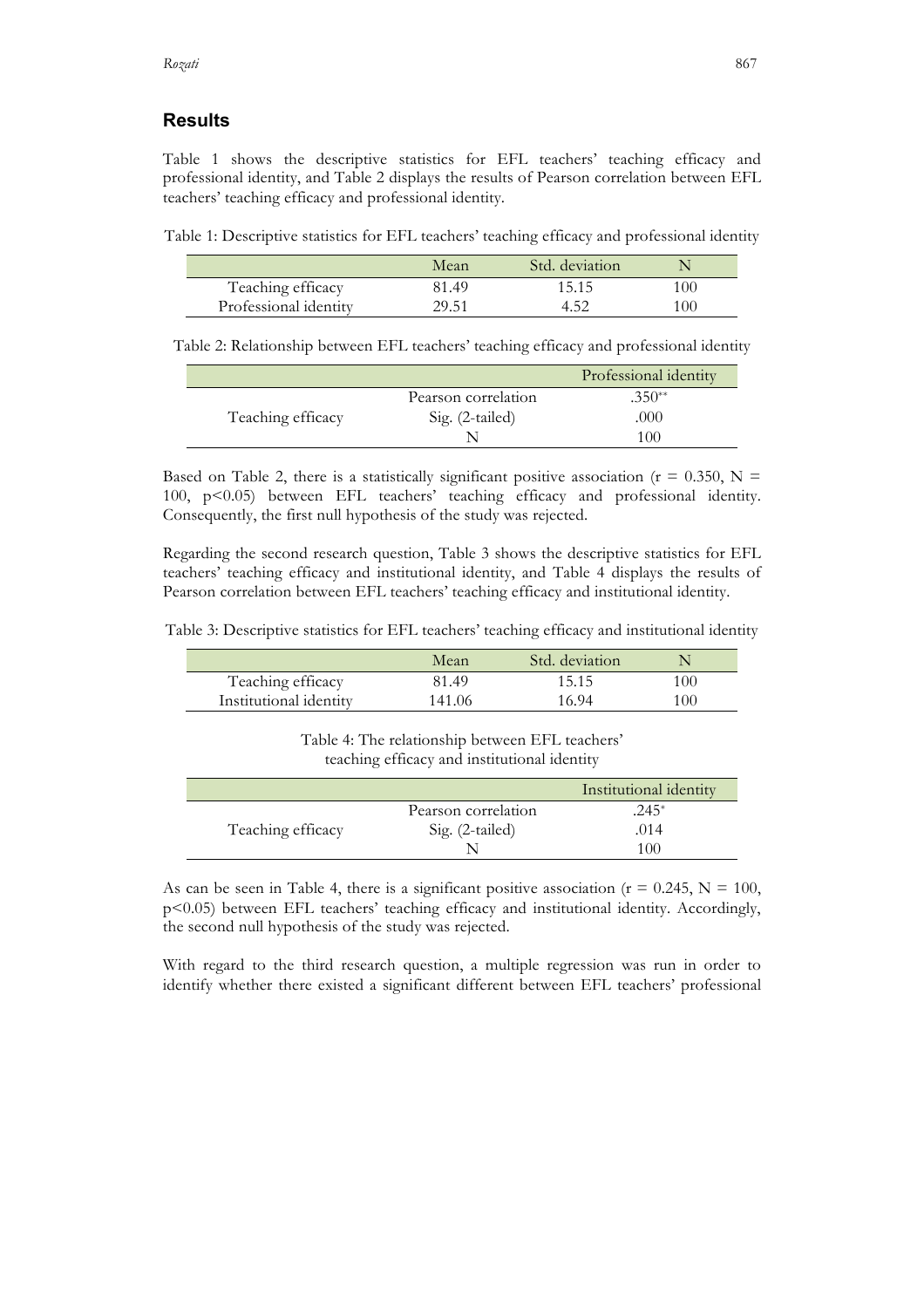and institutional identity in predicting their teaching efficacy. Table 5 shows the results of model summary.

|                                                                         |         |                |                  | SE of    | Change statistics |        |     |     |        |
|-------------------------------------------------------------------------|---------|----------------|------------------|----------|-------------------|--------|-----|-----|--------|
| Model                                                                   |         | R <sup>2</sup> | Adjust.<br>$R^2$ | estimate | R <sup>2</sup>    |        | df1 | df2 | Sig. F |
|                                                                         |         |                |                  |          | change            | change |     |     | change |
|                                                                         | .380[a] | .145           | .127             | 14.158   | .145              | 8.209  |     |     | 001    |
| [a] Predictors: (Constant) Institutional identity Professional identity |         |                |                  |          |                   |        |     |     |        |

Table 5: Results of model summary

[a] Predictors: (Constant), Institutional identity, Professional identity

As is evident from Table 5, approximately 14.5 percent  $(R^2=0.145)$  of the variation in the predicted variable (i.e., EFL teachers' teaching efficacy) can be predicted by the predictor variables (i.e., teachers' professional and institutional identities). Table 6 shows the results of ANOVA. As can be seen in Table 6, the observed level of significance is smaller than the identified level of significance (0.001<0.050). Coefficients are presented in Table 7.

| Model      | Sum of squares |    | Mean square |       | Sig.    |
|------------|----------------|----|-------------|-------|---------|
| Regression | 3291.474       |    | 1645.737    | 8.209 | .001fb] |
| Residual   | 19445.516      |    | 200.469     |       |         |
| Total      | 22736.990      | 90 |             |       |         |

Table 6: Results of ANOVA[a]

[a]. Dependent variable: Teaching efficacy

[b]. Predictors: (Constant), Institutional identity , Professional identity

| Model                     | Unstandardised<br>coefficients |            | Standardised<br>coefficients |           | Sig. | Collinearity<br>statistics |       |
|---------------------------|--------------------------------|------------|------------------------------|-----------|------|----------------------------|-------|
|                           | В                              | Std. error | <b>B</b> eta                 |           |      | Tolerance                  | VIF   |
| (Constant)                | 31.721                         | 13.395     |                              | 2.368     | .020 |                            |       |
| Professional<br>identity  | 1.020                          | .329       | .305                         | 3.104     | .003 | .915                       | 1.092 |
| Institutional<br>identity | .140                           | .088       | .156                         | 1.590 115 |      | .915                       | 1.092 |

[a]. Dependent variable: Teaching efficacy

As shown in Table 7, professional identity with beta  $= 0.30$  and  $t = 3.10$ , was a better predictor of EFL teachers' teaching efficacy. Thus the third hypothesis was rejected.

### **Discussion**

The first research question of the study attempted to systematically inspect the association between EFL teachers' teaching efficacy and professional identity. The results indicated a significant and positive association between professional identity of EFL teachers and their teaching efficacy. High levels of the educators' professional identity were associated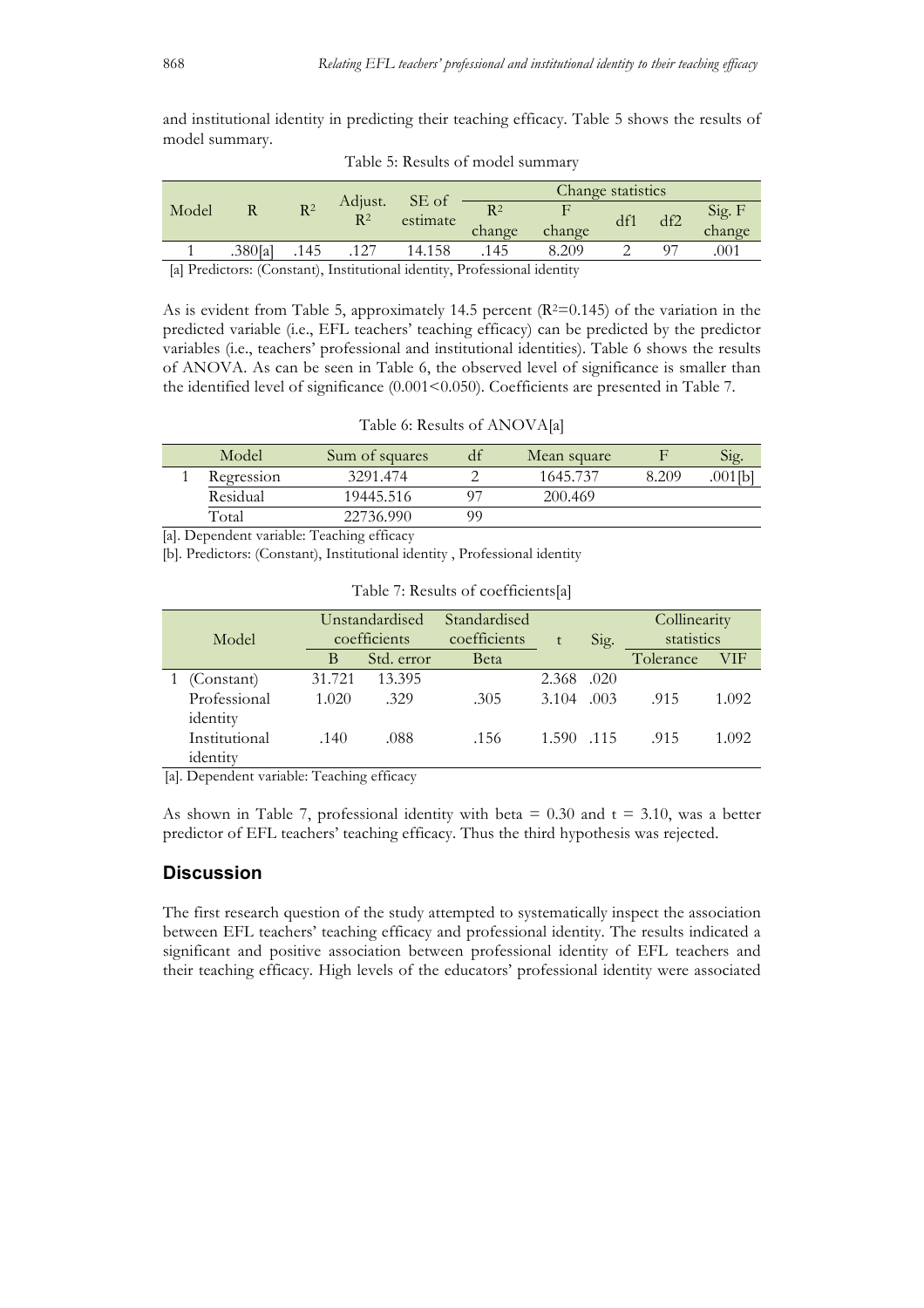with high levels of teaching efficacy. Accordingly, not paying necessary consideration to EFL teachers' professional identity in foreign language milieus, in turn, might lead to EFL educators' ineffectiveness in improving their teaching efficacy, which is vital for performing well in different situations. Hence, it can be claimed that the knowledge and consciousness of educators' professional identity is crucial for attaining effective teaching.

One conceivable justification for the findings of the present study might be Tournaki and Podell's (2005) argument that educators' teaching efficacy and professional identity work together to inform educators' beliefs regarding ability to teach students from linguistically and socially different backgrounds, in particular including culturally and/or ethnically diverse students, English language students, and students living in poverty. Furthermore, this explanation can be reinforced by Day, et al.'s (2006) statement that instructors' professional identities are normally constructed not only from practical and sentimental facets of teaching and teachers' personal lives, but similarly from relations between personal participation and the social, cultural, and educational situations which are important features that build up teachers' teaching efficacy.

Additionally, Beijaard, et al., (2000) underlined the relationship between professional development and professional identity, and its implications for issues of instruction such quality. The notion of greater responsibility of the person as a teacher is confirmed and the significance of teaching efficacy and professional development is best seen through its relationship with educators' professional identity (Beijaard, et al., 2000). The findings are also in agreement with those of some studies (e.g., Settlage, Southerland, Smith & Ceglie, 2009) reporting that educators' professional identity is positively related to their efficacy. In linking educators' identity with their efficacy, Settlage, et al., (2009) argued that the educators in their study indicated professional identity of instructor as contributing to a "doubt-free" teaching self".

The systematic inspection of the association between teaching efficacy and institutional identity of EFL teachers was the concern of the second research question. A significant positive correlation between teaching efficacy and institutional identity of EFL teachers was found. Thus, it can be argued that a concentration on the improvement of EFL educators' institutional identity would be advantageous to their teaching efficacy and vice versa. Accordingly, not giving due attention to improving institutional identity in teacher training programs and foreign language teaching, in turn, may bring about educators' ineffectiveness in accomplishing excellence in teaching efficacy that is required in academic situations. One conceivable rationalisation for the findings of the second research question may be Tschannen-Moran and Hoy's (2001) statement that contextual aspects and subject matter influence educators' beliefs in their competence and judgment to effect students' performances. Moreover, as pointed out by Brilhart (2007), both educators' efficacy as well as their institutional identity critically depend on the context and subject matter.

This outcome is in line with the findings of Ghafar Samar, et al., (2011) who reported that teaching efficacy and institutional identity of EFL teachers are significantly related. In addition, it is believed that teachers' professional identity and institutional identity go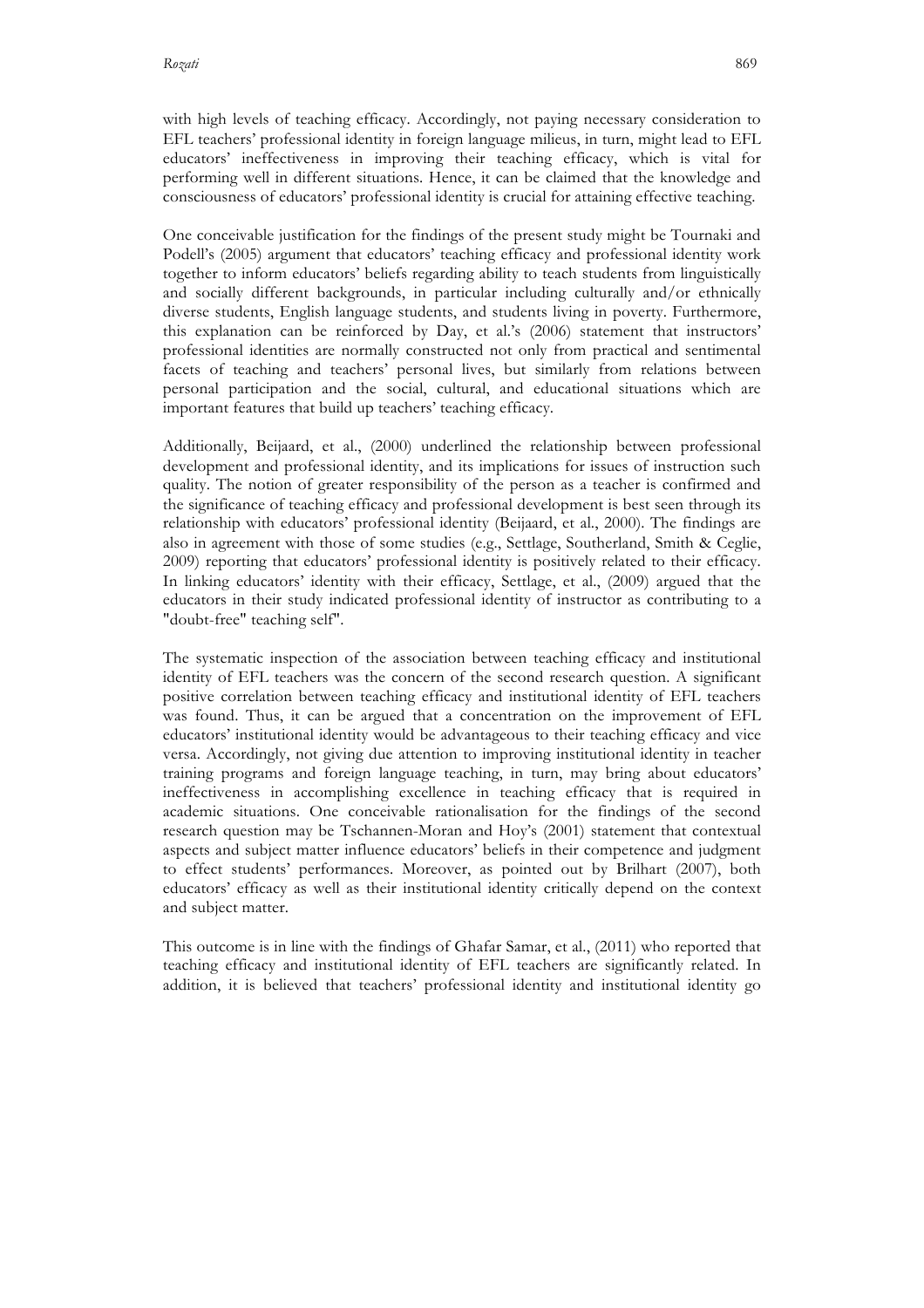along together and are boosted and developed by educators' undergoing the procedures of teaching and professional involvement (Krogan, 2000). Consequently, to summarise this part, the current study as inspected by the second question found that teaching efficacy and institutional identity of EFL teachers are positively correlated.

The last research question intended to identify whether there existed a significant difference between institutional and professional identity in predicting EFL teachers' teaching efficacy. It was concluded that professional identity was a better predictor of teachers' teaching efficacy. Thus, it can be stated that if we want to enhance EFL teachers' teaching efficacy, their professional identity should be improved as well. In other words, one way to develop the EFL instructors' teaching efficacy is the enhancement of their professional identity. According to the findings, it can be argued that teachers' identity on the whole and their professional identity in particular should be given due attention in teaching training programs.

## **Conclusion and implications**

To sum up, this study examined the association between EFL teachers' professional and institutional identity with their teaching efficacy. The findings of the current study revealed that there was a significant and positive relationship between EFL teachers' teaching efficacy and professional identity. In addition, the results indicated that EFL teachers' teaching efficacy and institutional identity were significantly positively related. Additionally, this study indicated that EFL teachers' professional identity was a better predictor of their teaching efficacy. Moreover, it is important to know that the mean score found for Iranian EFL teachers' efficacy in the present study was much lower than those reported by other research studies (e.g., Page, Pendergraft & Wilson, 2014), which is quite disappointing. Thus, it is recommended that different sources of teacher efficacy should be paid greater attention in order to promote Iranian EFL teachers' levels of teaching efficacy. However, the mean scores found for Iranian EFL teachers' professional and institutional identity were quite similar or even higher than those reported by other investigations (e.g., Pilz, 2017), which is encouraging. The significance of the findings with regard to the relationships between the above-mentioned variables lies not only in their contribution to the literature but also in their prominent educational implications for teaching and curriculum development. Consequently, based on the outcomes of the current study, a number of implications are recommended.

The first implication of the present study could be directed primarily to educators and administrators in EFL teacher and instructor development centres, in order to give more consideration to instructors' identity (i.e., professional and institutional identities), and their efficacy (i.e., teaching efficacy) and incorporate these constructs into curriculum to equip and provide those pre-service educators with higher teachers' sense of teaching efficacy, and also better understanding of institutional and professional identities. Besides, the results of the current study might imply that EFL teachers should try to detect the potential sources of their teaching efficacy, professional identity and institutional identity and present some practical strategies which are likely to enhance the degree of their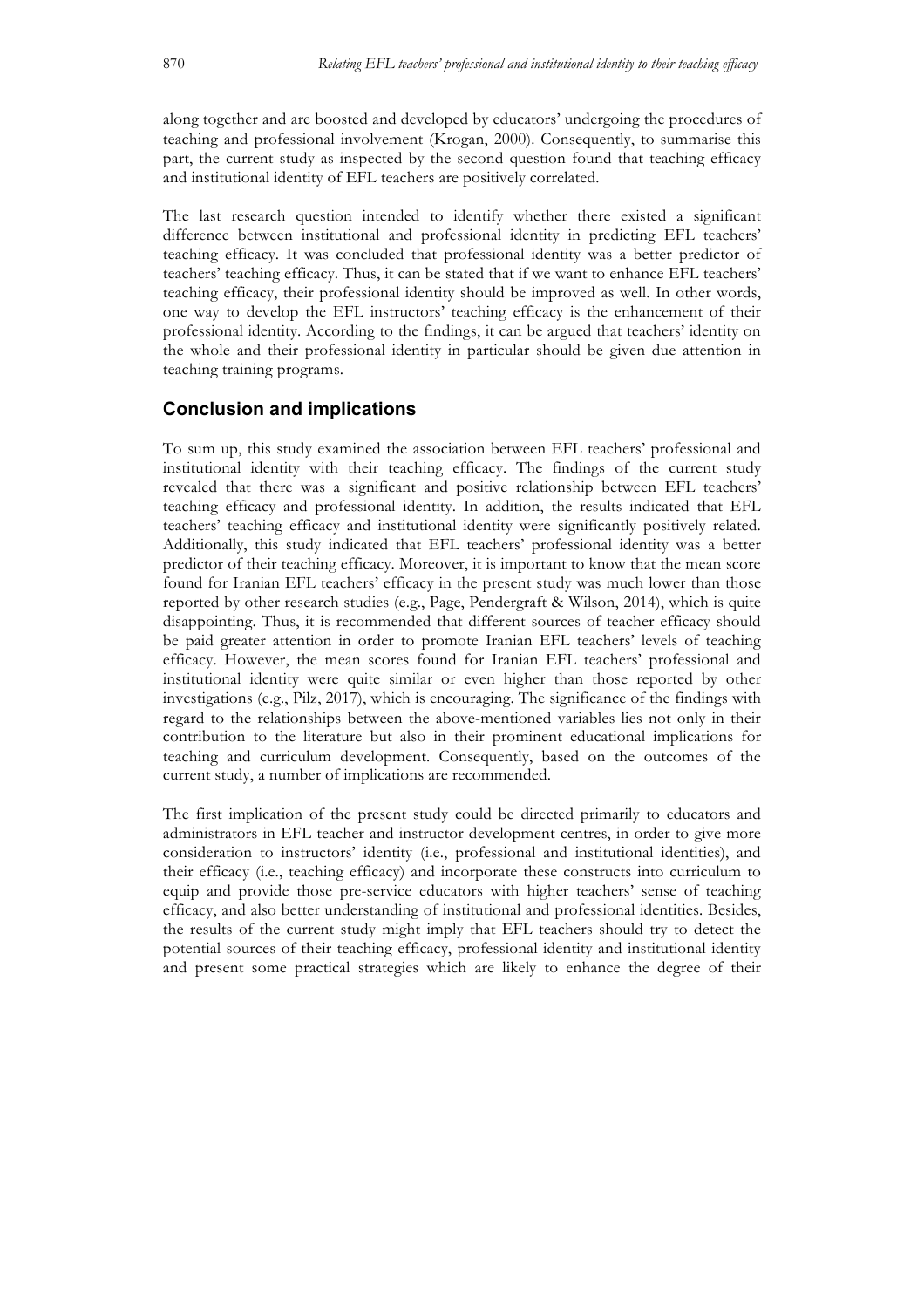understanding of these variables. Furthermore, findings of the present study can help teacher educators and curriculum developers grasp a better picture of EFL teacher characteristics (i.e., institutional and professional identity) and its relationship with educational efficacy (i.e., teaching efficacy).

Additionally, this study provides some suggestions for further research. First and foremost, as pointed out by Hall (1968), identity in general is regarded as a concept which is open to interpretation, therefore it is not really fair to measure identity through a questionnaire alone. A key idea for further research is to scrutinise EFL teachers' professional and institutional identity using more open-form instruments (e.g, reflective journals and interviews). In the studies reviewed, the concepts of institutional and professional identity were defined contrariwise or typically not defined at all. In future research on teachers' institutional and professional identities, more consideration needs to be paid to the association between relevant notions such as *identity* and *self*, the role of the setting and context in professional and institutional identity formation, and research perspectives other than the cognitive one. Finally, the present investigation, as an interdisciplinary effort to associate instructor education with social psychology, has focused mainly on just one facet of instructors' features, efficacy. Therefore, further research can be done in order to address other professional characteristics of instructors and their associations with their institutional and professional identity.

## **References**

- Akkerman, S. F. & Meijer, P. C. (2011). A dialogical approach to conceptualizing teacher identity. *Teaching and Teacher Education*, 27(2), 308-319. http://dx.doi.org/10.1016/j.tate.2010.08.013
- Azimi, H. (2012). *An ethnographic study of English teachers' institutional identity in high schools, language institutes, and universities*. Unpublished PhD dissertation, Tarbiat Modares University, Tehran, Iran.
- Bandura, A. (Ed.) (1995). *Self-efficacy in changing societies*. Cambridge University Press. http://www.cambridge.org/us/academic/subjects/psychology/socialpsychology/self-efficacy-changingsocieties?format=HB&isbn=9780521474672#ox918mDPgqdhhfzg.97

Bandura, A. (1997). *Self-efficacy: The exercise of control.* New York: W.H. Freeman. https://books.google.com/books/about/Self\_Efficacy.html?id=eJ-PN9g\_o-EC

- Beijaard, D., Meijer, P. C. & Verloop, N. (2004). Reconsidering research on teachers' professional identity. *Teaching and Teacher Education*, 20(2), 107-128. https://doi.org/10.1016/j.tate.2003.07.001
- Beijaard, D., Verloop, N. & Vermunt, J. D. (2000). Teachers' perceptions of professional identity: An exploratory study from a personal knowledge perspective. *Teaching and Teacher Education*, 16(7), 749-764. https://doi.org/10.1016/S0742-051X(00)00023-8
- Bergner, R. M. & Holmes, J. R. (2000). Self-concepts and self-concept change: A status dynamic approach. *Psychotherapy,* 37(1)*,* 36-44. http://dx.doi.org/10.1037/h0087737
- Block, D. (2007). The rise of identity in SLA research, post Firth and Wagner (1997). *The Modern Language Journal*, 91(s1), 863-876. http://dx.doi.org/10.1111/j.1540- 4781.2007.00674.x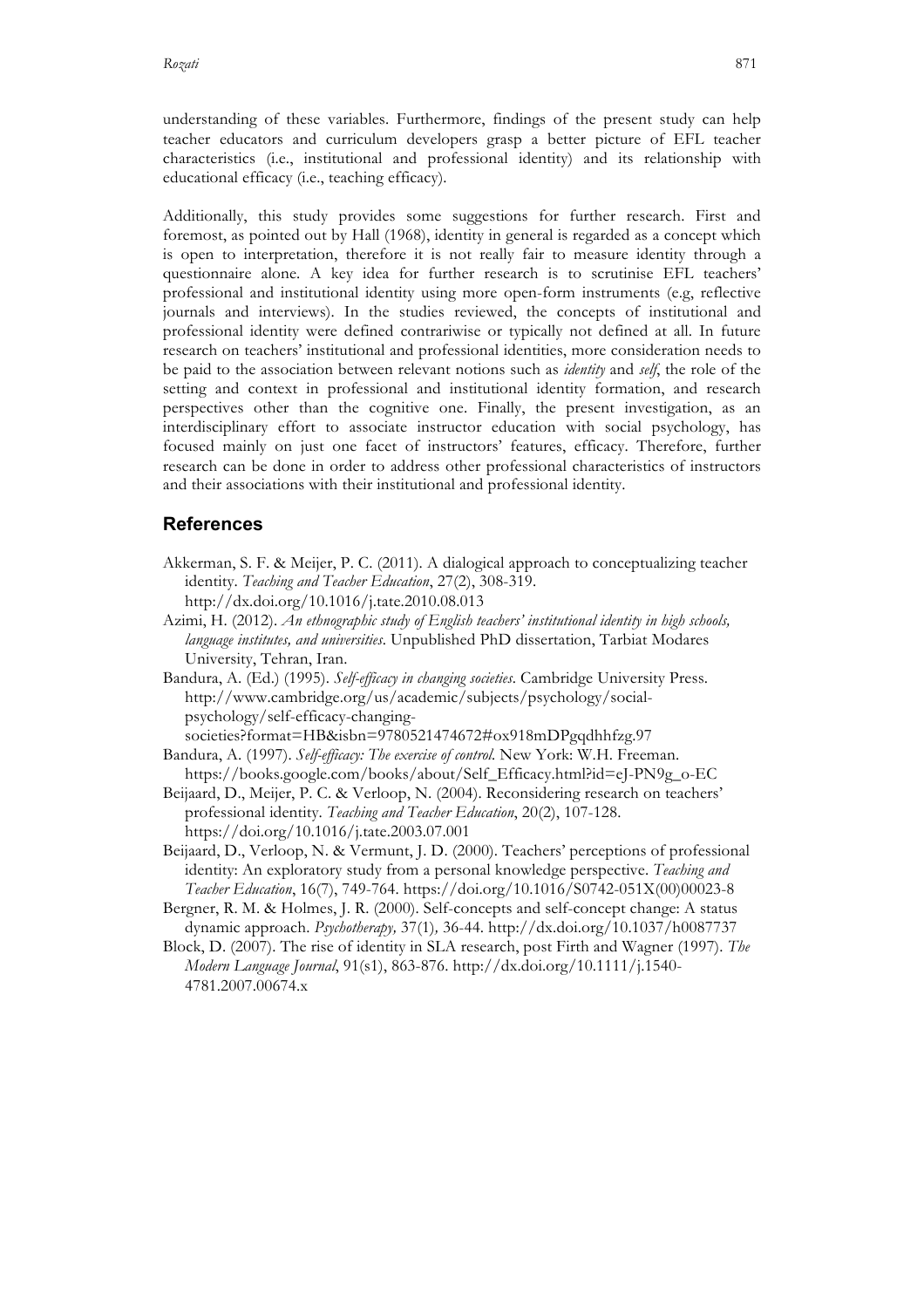- Brewer, M. B. (1991). The social self: On being the same and different at the same time. *Personality and Social Psychology Bulletin*, 17(5), 475-482. https://doi.org/10.1177/0146167291175001
- Brilhart, D. L. (2007). *Teacher conceptualization of teaching: Integrating the personal and the professional*. Unpublished PhD thesis, Ohio State University. http://rave.ohiolink.edu/etdc/view?acc\_num=osu1186666429
- Brown, T. (2006). Negotiating psychological disturbance in pre-service teacher education. *Teaching and Teacher Education,* 22(6), 675-689. https://doi.org/10.1016/j.tate.2006.03.006
- Day, C., Kington, A., Stobart, G. & Sammons, P. (2006). The personal and professional selves of teachers: Stable and unstable identities. *British Educational Research Journal*, 32(4), 601-616. https://doi.org/10.1080/01411920600775316
- Ghafar Samar, R., Kiany, G. R., Akbari, R. & Azimi, H. (2011). Institutional identity of teachers: A determinant of teacher efficacy. *Teaching English Language*, 5(1), 1-29. http://teljournal.org/en/downloadpaper.php?pid=96%20&%20p=A
- Guskey, T. R. (1988). Teacher efficacy, self-concept, and attitudes toward the implementation of instructional innovation. *Teaching and Teacher Education*, 4(1), 63-69. https://doi.org/10.1016/0742-051X(88)90025-X
- Hall, D. T. (1968). Identity changes during the transition from student to professor. *American Journal of Education,* 76(4), 445-469. https://doi.org/10.1086/442856
- Hao, C. (2011). Changes and characteristics of EFL teachers' professional identity: The cases of nine university teachers. *Chinese Journal of Applied Linguistics,* 34(1), 3-21. http://www.celea.org.cn/teic/95/1.pdf
- Henkel, M. (2005). *Academic identities and policy change in higher education*. London: Jessica Kingsley. http://heer.qaa.ac.uk/SearchForSummaries/Summaries/Pages/QA18.aspx
- Hogg, H. A. (2006). Social identity theory. In P. J. Burke (Ed.), *Contemporary social psychological theories* (pp. 111-135). Stanford: Stanford University Press.
- Hora, M. T. & Ferrare, J. (2012). *Investigating the antecedents to instructors' self-efficacy for teaching: Implications for pedagogical reform*. WCER Working Paper No. 2012-1.

https://wcer.wisc.edu/docs/working-papers/Working\_Paper\_No\_2012\_01.pdf Kelchtermans, G. (2009). Who I am in how I teach is the message: Self-understanding,

vulnerability and reflection. *Teachers and Teaching*, 15(2), 257-272. http://www.tandfonline.com/doi/abs/10.1080/13540600902875332

- Kerby, A. P. (1991). *Narrative and the self*. Bloomington: Indiana University Press. http://www.iupress.indiana.edu/product\_info.php?products\_id=20129
- Liou, I. Y. (2008). *English as an international language and teachers' professional identity.* PhD thesis, School of Education, Deakin University. http://dro.deakin.edu.au/view/DU:30027331
- Moradkhani, S. (2009). *The effect of novice English language teachers' self-efficacy and academic degree on students' achievement*. Unpublished MA thesis. Tarbiat Modares University, Tehran. http://idochp2.irandoc.ac.ir/FulltextManager/fulltext15/th/116/116336.pdf
- Page, C. S., Pendergraft, B. & Wilson, J. (2014). Examining elementary teachers' sense of efficacy in three settings in the Southeast. *Journal of Inquiry and Action in Education*, 5(3), 31-41. http://digitalcommons.buffalostate.edu/cgi/viewcontent.cgi?article=1064& context=jiae